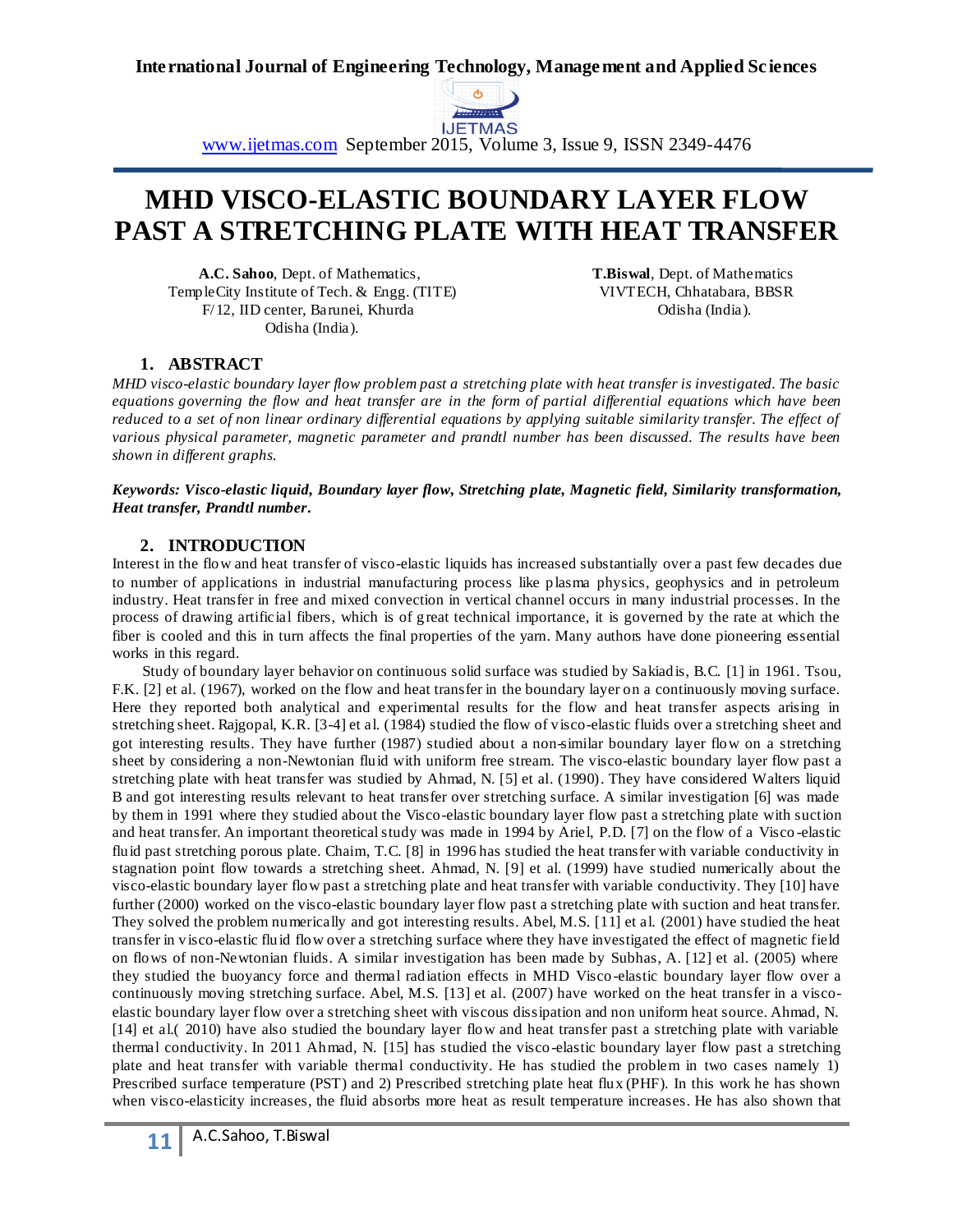

www.ijetmas.com September 2015, Volume 3, Issue 9, ISSN 2349-4476

when Prandtl number (Pr) increases, temperature decreases. A similar investigation was made by Mishra, M. [16] et al. (2012), where they studied about an unsteady boundary layer flow of viscous incompressible fluid over a stretching plate. They solved the heat flow problem with variable conductivity. The velocity field has been obtained by similarity transformation method and heat flow problem was studied by considering both PST and PHF cases. A study of MHD boundary layer flow with variable viscosity over a heated stretching sheet was made by Hassen, H.S [17] et al. (2015) by using Lie -Group method. In this paper, we have studied the MHD visco-elastic boundary layer flow past a stretching plate with heat transfer by using similarity transformation method. The heat transfer problem is solved by considering prescribed power law surface temperature. In the way the present paper is an extension of the work done by Ahmad, N. [15].

### **3. MATHEMATICAL FORMULATION AND SOLUTION**

The problem considered here is the study of boundary layer flow due to a moving flat plate in a visco-elastic electrically conducting fluid in presence of a uniform magnetic field B which is normal to the surface . The flow is two dimensional where X-axis is along the plane of moving plate and y-axis is normal to it, respectively. We assume that the surface is moving continuously with the velocity  $u_w = U_w(x)$  in the positive x-direction. We denote the external velocity by  $u_e$  and we assume that  $u_e(x) = u_\infty x^{-1}$  with  $u_\infty > 0$ . Under these assumptions, the boundary layer along moving plate is governed by the equations:

$$
\frac{\partial u}{\partial x} + \frac{\partial v}{\partial y} = 0
$$
 (1)

$$
u\frac{\partial u}{\partial x} + v\frac{\partial u}{\partial y} = v\frac{\partial^2 u}{\partial y^2} - k_0 \left\{ u\frac{\partial^3 u}{\partial x \partial y^2} + v\frac{\partial^3 u}{\partial y^3} + \frac{\partial u}{\partial x} \frac{\partial^2 u}{\partial y^2} - \frac{\partial u}{\partial y} \frac{\partial^2 u}{\partial x \partial y} \right\} + \frac{\sigma B^2(x)}{\rho} (u_e - u) \tag{2}
$$

Where  $u$ , is the horizontal velocity component;  $v$ , the vertical velocity component;  $k_0$ , the coefficient of viscoelasticity;  $\rho$  , the fluid density and  $\sigma$  , the electric conductivity. The relevant boundary conditions are:

$$
y = 0, u = u_w = mx, v = 0, m > 0
$$

$$
y \rightarrow \infty, u = 0
$$

Introducing the dimensionless variables

$$
\overline{y} = \frac{y}{h}, \overline{u} = \frac{uh}{v}, \overline{x} = \frac{x}{h}, \overline{v} = \frac{vh}{v}
$$

The equations  $1 & 2$  reduce to

$$
\frac{\partial u}{\partial x} + \frac{\partial v}{\partial y} = 0\tag{3}
$$

$$
u\frac{\partial u}{\partial x} + v\frac{\partial u}{\partial y} = \frac{\partial^2 u}{\partial y^2} - k_1 \left\{ u\frac{\partial^3 u}{\partial x \partial y^2} + v\frac{\partial^3 u}{\partial y^3} + \frac{\partial u}{\partial x} \frac{\partial^2 u}{\partial y^2} - \frac{\partial u}{\partial y} \frac{\partial^2 u}{\partial x \partial y} \right\} + \frac{\sigma B^2(x)}{h^2 \rho} (u_e - u) \tag{4}
$$

Where  $k_1 = \frac{10}{h^2}$  $\frac{h_0}{h_1} = \frac{h_0}{h_1}$  $k_1 = \frac{k_0}{l}$  and bars has been dropped for convenience.

Boundary conditions are now  $y = 0, u = mx, v = 0, m > 0$ 

$$
y \to \infty, u = 0 \tag{5}
$$

Setting the similarity solution of the form  $u = mxf'(y)$ , we have

$$
v = -mf(y) \tag{6}
$$

Putting  $u$  and  $v$  in equation-2, we have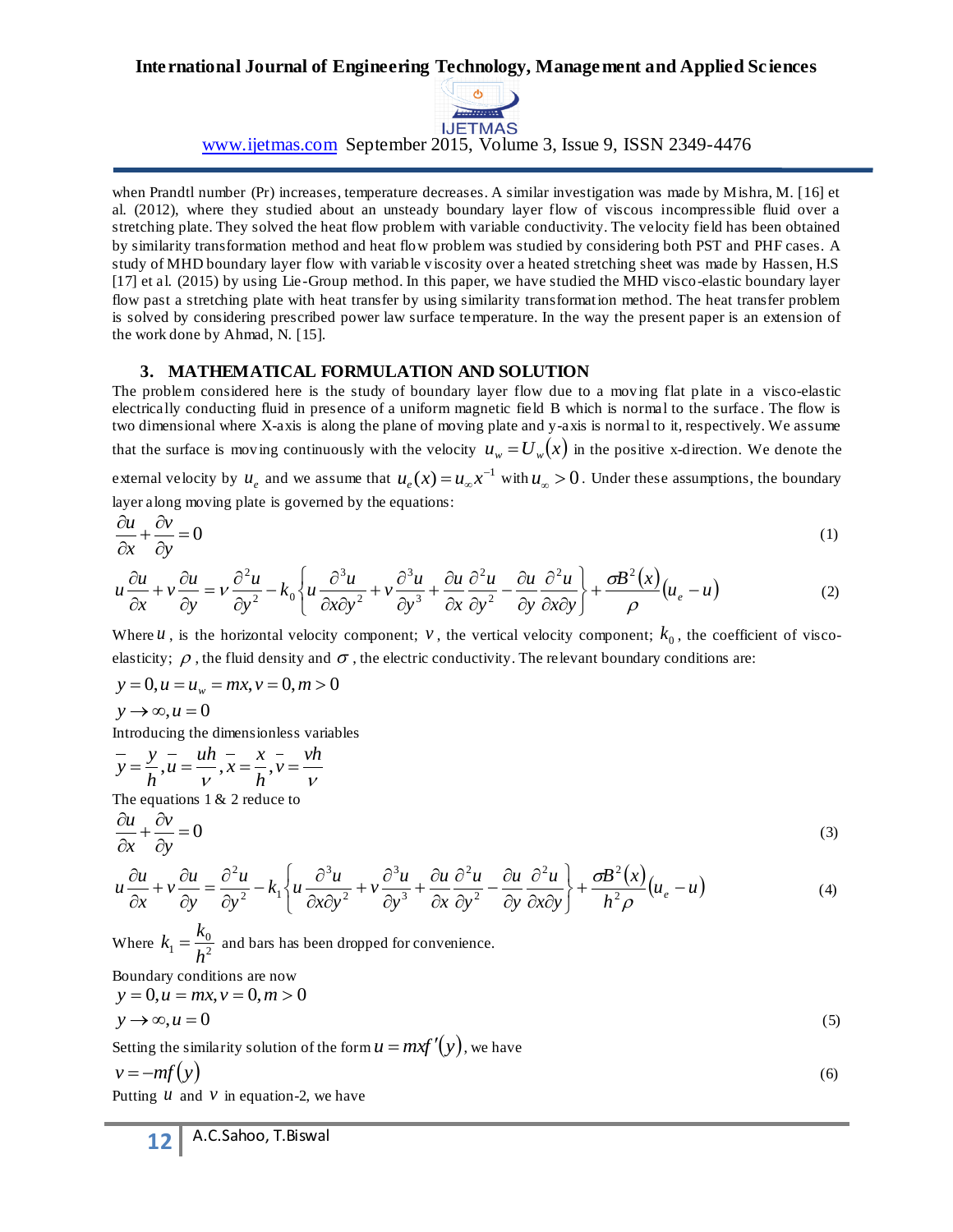

www.ijetmas.com September 2015, Volume 3, Issue 9, ISSN 2349-4476

$$
f^{\prime 2}(y) - f''(y)f(y) = \frac{1}{m}f'''(y) - k_1\{2f'(y)f'''(y) - f(y)f^{iv}(y) - f''^{2}(y)\} - \frac{M_0}{m}f'(y)
$$
(7)

Where  $M_0 = \frac{32\pi}{m^2}$ 2  $\int_0^\infty$  pv  $M_{0} = \frac{\sigma Bh}{2}$  $\rho$  $=\frac{\sigma B h}{2}$ .

which is a non linear differential equation of order four. The boundary conditions (5) reduce to

 $y = 0, f' = 1, f = 0$  $y \rightarrow \infty, f' = 0$ 

Boundary conditions suggest that the velocity function may be of the form

 $f'(y) = e^{-ry}$ , where r is a complex number with positive real part.

Thus 
$$
v = -\frac{m}{r} (1 - e^{-ry})
$$

Now from equation (7), we get

$$
r = \frac{1}{\sqrt{\frac{1}{m} - k_1}}
$$

Therefore, the velocity components become as follows:

$$
u = mxe^{-ry} \& v = -\frac{m}{r} (1 - e^{-ry})
$$
\n(8)

#### **4. HEAT TRANSFER PROBLEM**

In absence of viscous dissipation and heat generation, the energy equation for two dimensional heat flows is given by

$$
\rho C_p \left( u \frac{\partial T}{\partial x} + v \frac{\partial T}{\partial y} \right) = \frac{\partial}{\partial y} \left( k \frac{\partial T}{\partial y} \right) + \sigma B^2 u^2
$$
  
\n
$$
\Rightarrow u \frac{\partial T}{\partial x} + v \frac{\partial T}{\partial y} = \frac{1}{\rho C_p} \frac{\partial}{\partial y} \left( k \frac{\partial T}{\partial y} \right) + \frac{\sigma B^2 u^2}{\rho C_p}
$$
\n(9)

Subject to the boundary conditions

$$
y = 0, T = T_P
$$
  
\n
$$
y \rightarrow \infty, T = T_{\infty}
$$
 (10)

Where  $T_p$  is the plate temperature,  $T_\infty$  is temperature of the surrounding fluid,  $C_p$  I specific heat at constant pressure and  $k$  is thermal conductivity.

Let the surface temperature be of the form

$$
y = 0, T = T_p = T_{\infty} + A \left(\frac{x}{l}\right)^2
$$

While the temperature outside the dynamic region be  $y \rightarrow \infty$ ,  $T = T_{\infty}$ . Now we define the dimensionless temperature by

$$
\psi(\eta) = \frac{T - T_{\infty}}{T_p - T_{\infty}}, \text{ where}
$$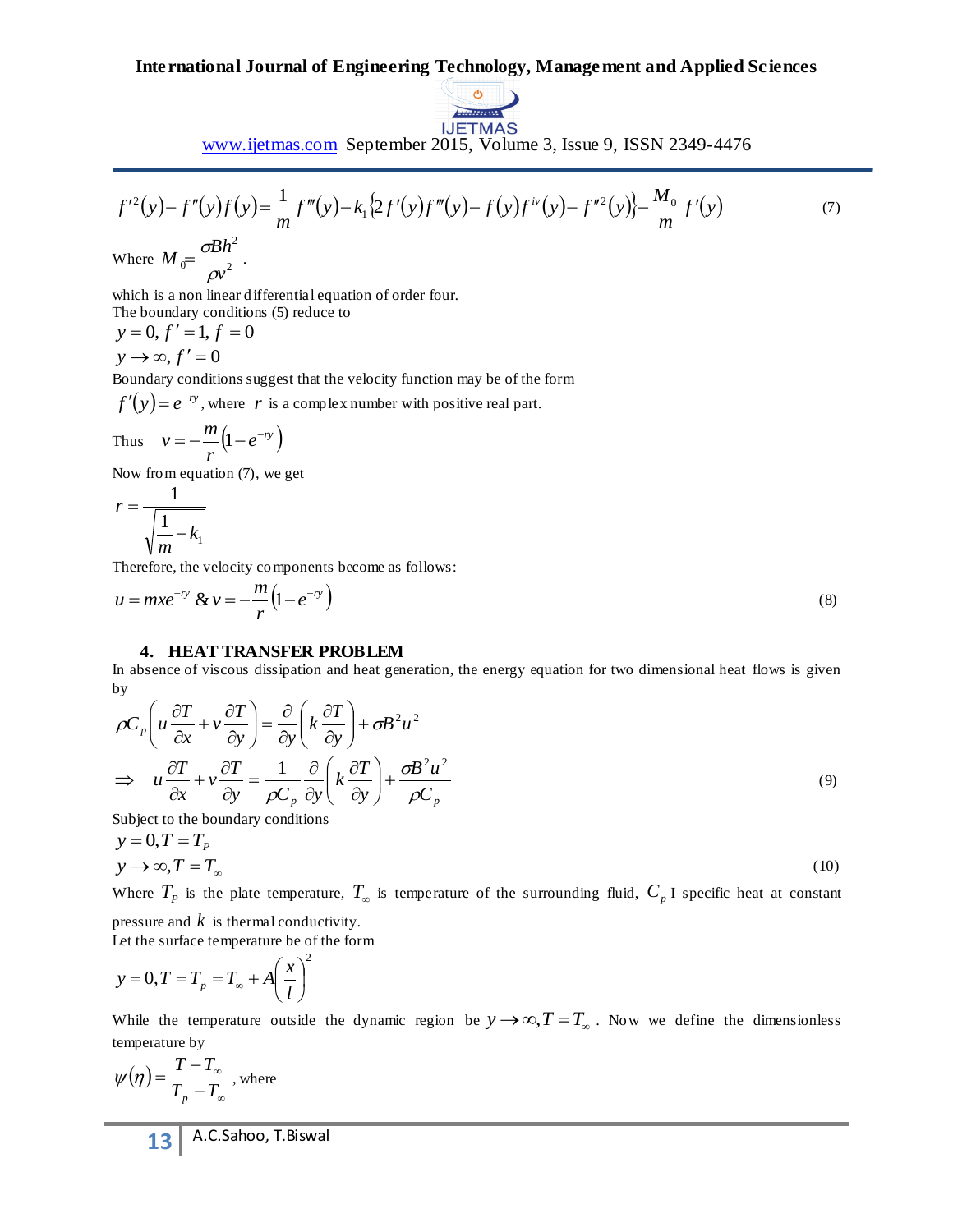

www.ijetmas.com September 2015, Volume 3, Issue 9, ISSN 2349-4476

For conducting fluids, it has been found that the thermal conductivity varies with temperature in an approximately

linear manner in the range  $0^0 \, F to 400^0 \, F$  . Therefore we assume  $k$  as  $k = k_{\infty} \big( 1 + \varepsilon \psi \big)$  where ∞  $=\frac{k_p-k_{\infty}}{k_{\infty}}$ *k*  $\varepsilon = \frac{k_p - k_\infty}{l}$ .

Now substituting *u* and *v* and changing the independent variable *y* to  $\eta = ry$ , we have

$$
\psi'' + \frac{mPr}{r^2} (1 - e^{-r}) \psi' + \varepsilon (\psi \psi'' + \psi'^2) = 0
$$
\n(11)

The corresponding boundary conditions are

$$
\eta = 0, \psi = 1 \tag{12}
$$
\n
$$
\eta \to \infty, \psi = 0 \tag{13}
$$

From equation (11), we see that the heat transfer takes parts in two parts, i.e. one part of heat transfer is due to temperature difference and the other part is due to variable thermal conductivity. We denote the first part by  $\psi_m$  and the second part by  $\psi_{\nu}$ . Thus equating the terms independent of  $\varepsilon$  and the terms involving  $\varepsilon$ , we have

$$
\psi''_m + \frac{m \Pr}{r^2} \left( 1 - e^{-r} \right) \psi' = 0 \tag{14}
$$

$$
\psi_m(0) = 1, \psi_m \to 0 \text{ as } \eta \to \infty \tag{15}
$$

$$
\psi_{\nu}\psi''_{\nu} + {\psi'}_{\nu}^2 = 0 \tag{16}
$$

$$
\psi_{\nu}(0) = 1, \psi_{\nu} \to 0 \text{ as } \eta \to \infty \tag{17}
$$

The solution of equation (14) is

$$
\eta = ry
$$
.  
\nFor conducting fluids, it has been found that the thermal conductivity varies with temperature in an approximately  
\nlinear manner in the range O<sup>0</sup> *F* to 400<sup>0</sup> *F*. Therefore we assume *k* as *k* = *k<sub>α</sub>* (1 + *εψ*) where *ε* =  $\frac{k_p - k_z}{k_z}$ .  
\nNow substituting *u* and *v* and changing the independent variable *y* to *η* = *ry*, we have  
\n
$$
\psi'' + \frac{mPr}{r^2} (1 - e^{-\eta}) \psi' + \varepsilon (\psi \psi'' + \psi'^2) = 0
$$
\n(12)  
\nThe corresponding boundary conditions are  
\n
$$
\eta \to \infty, \psi = 0
$$
\n(13)  
\nFrom equation (11), we see that the heat transfer takes parts in two parts, i.e. one part of heat transfer is due to  
\n
$$
\eta \to \infty, \psi = 0
$$
\n(14)  
\nFrom equation (14), we see that the heat transfer takes parts in two parts, i.e. one part of heat transfer is due to  
\nthe second part by *ψ<sub>y</sub>*. Thus equating the terms independent of *ε* and the terms involving *ε*, we have  
\nthe second part by *ψ<sub>y</sub>*. Thus equating the terms independent of *ε* and the terms involving *ε*, we have  
\n
$$
\psi'' + \frac{m}{r^2} (1 - e^{-\eta}) \psi' = 0
$$
\n(14)  
\n
$$
\psi'' + \frac{m}{r^2} (1 - e^{-\eta}) \psi' = 0
$$
\n(15)  
\n
$$
\psi'' + \frac{m}{r^2} (1 - e^{-\eta}) \psi = 0
$$
\n(16)  
\n
$$
\psi \psi'' + \psi' = 0
$$
\n(17)  
\nThe roots of this equation (14) is  
\n
$$
\int_{0}^{2} \exp \left\{-\frac{mPr}{r^2} (\eta + e^{-\eta})\right\} d\eta
$$
\n(18)  
\n
$$
\psi = \frac{\pi}{2} \exp \left\{-\frac{mPr}{r^2} (\eta + e^{-\eta})\right\} d\eta
$$
\n(19)  
\nPutting this solution in equation (18), we have

Equation (17) is a non-linear differential equation of order two. Let the solution of this equation be of the form  $\psi_{v}(\eta) = (1 - \eta)^{\alpha}$ 

Putting this solution in equation (18), we have\n
$$
\int_{0}^{1} f(x) \, dx
$$

$$
2\alpha^2 - \alpha = 0
$$
  
The roots of this equation are 0 and ½. Therefore, (19)

$$
\psi_{\nu}(\eta) = A + B\sqrt{1 - \eta} \tag{20}
$$

The general solution (20) of equation (16) is real only when  $0 \le \eta \le 1$ . Therefore the heat transfer due to variable thermal conductivity takes place within the dynamic region  $0 \le \eta \le 1$ . Hence the boundary conditions (17) may be presented as

$$
\eta = 0, \psi_{\nu} = 1
$$
  
\n
$$
\eta \to \infty, \psi_{\nu} \to 0
$$
\n(21)

The solutions (20) finally reduces to

$$
\psi_{\nu} = (1 - \eta)^{\frac{1}{2}} \forall \eta \in [0,1]
$$
\n
$$
\tag{22}
$$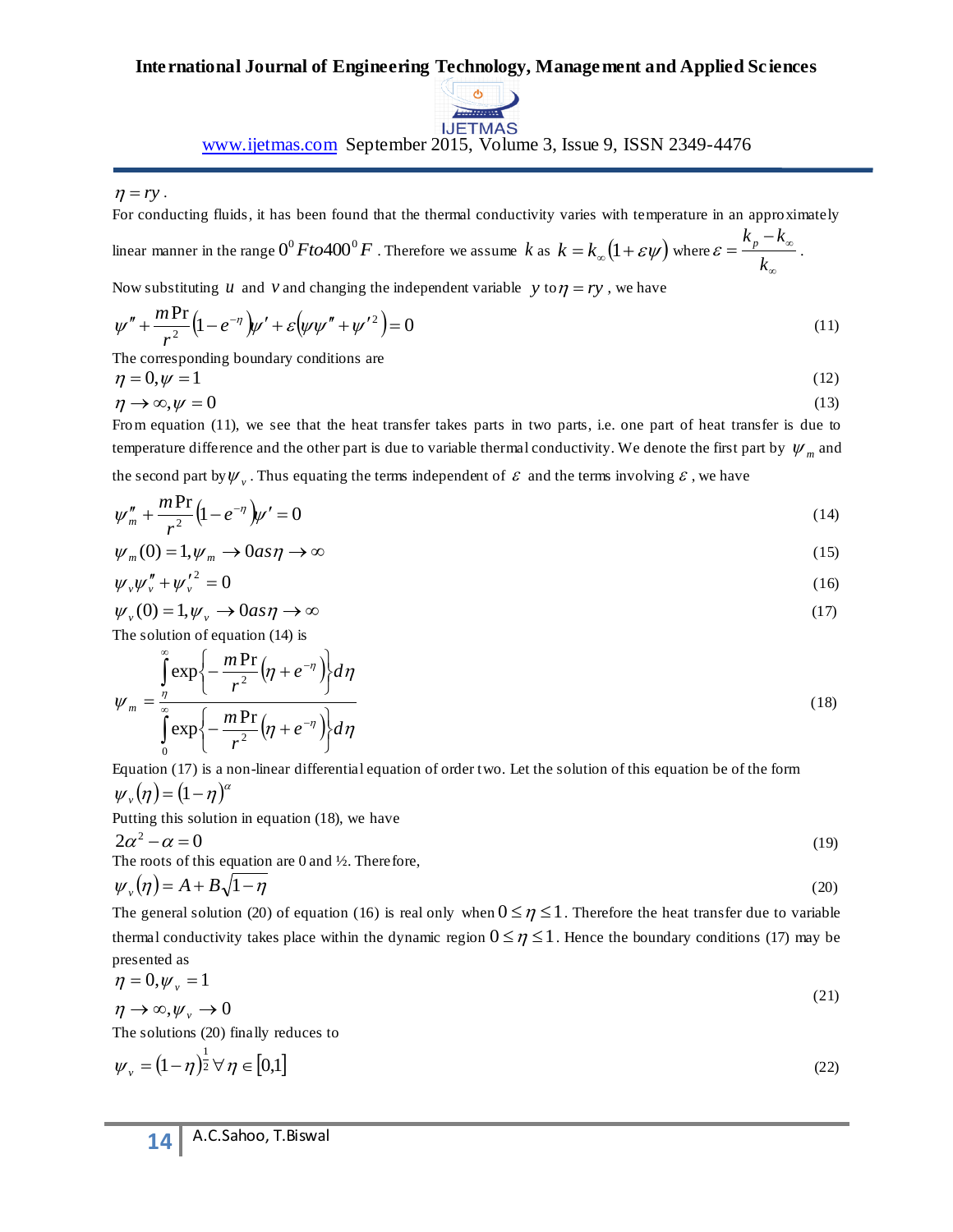

www.ijetmas.com September 2015, Volume 3, Issue 9, ISSN 2349-4476

## **5. DISCUSSION OF THE RESULTS**

In this problem, we have studied MHD visco-elastic boundary layer flow past a stretching plate with heat transfer by using similarity transformation method. The effect of visco-elastic parameter and magnetic parameter on velocity profile and effect of prandtl number on temperature distribution has been studied.

Fig.1 depicts the effects of magnetic parameter  $M_0$  on the velocity profile for different values of visco-elastic

parameter  $k_1$ . From the figure, it is clear that velocity profile decreases monotonically to zero as y increases from the boundary.

In Fig-2, we see the effect of prandtl number on temperature distribution in the absence or presence of the magnetic parameter  $\overline{M}_{\,0}$  . The higher prandtl number fluid causes a fall in temperature due to low thermal diffusivity

In Fig-3, we see the effect of visco-elastic parameter  $k_1$  on the mean temperature field  $\psi_m(\eta)$  in PST case. It is seen that the temperature  $\psi_m(\eta)$  at the surface of stretching plate is invariant with respect to the other physical parameters. This coincides with the result of [15].

Fig.4 depicts the mean temperature field  $\psi_m(\eta)$  with regards to the prandtl number Pr in PST case. From this figure, it is observed that the mean temperature decreases as the prandtl number Pr increases.

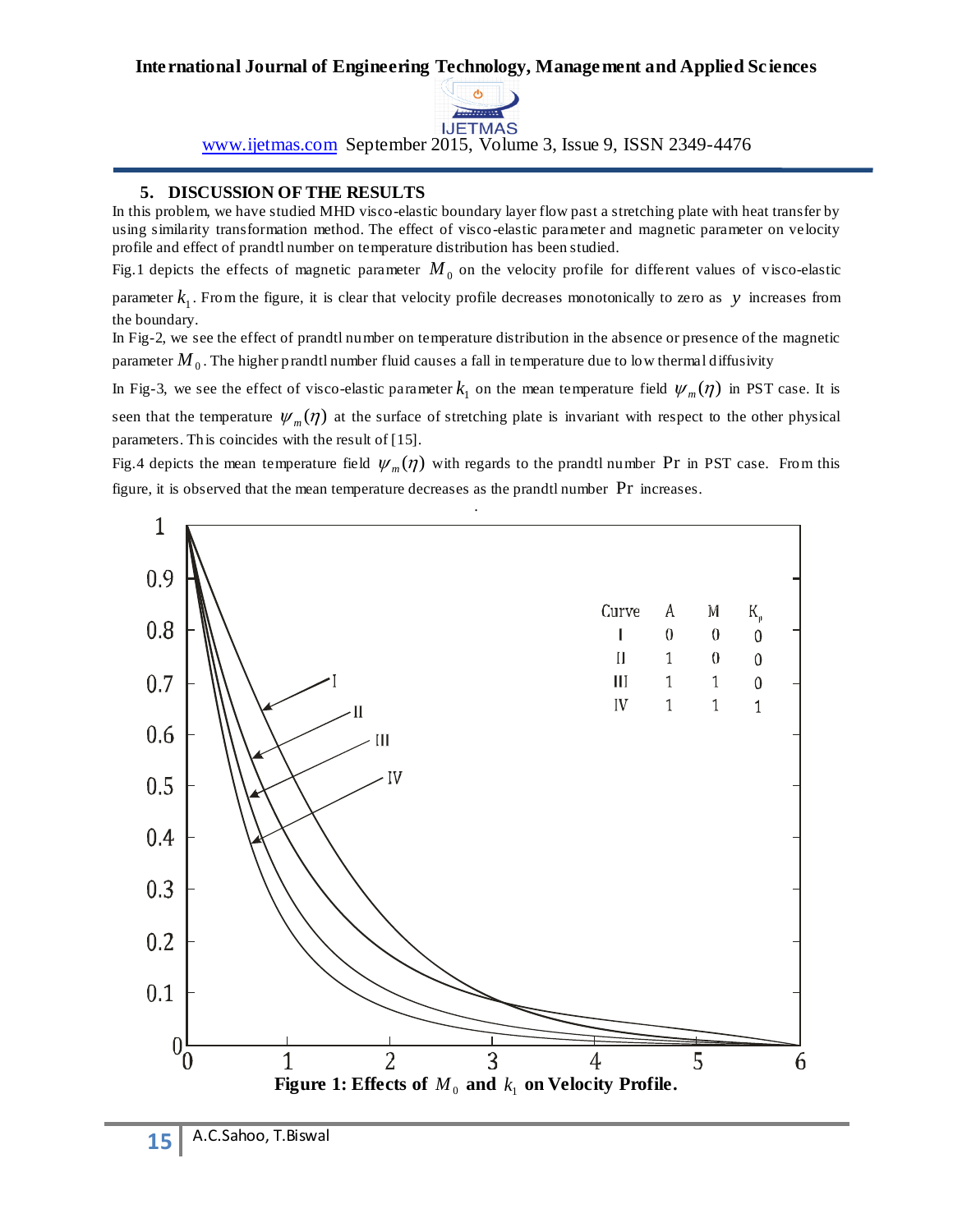

www.ijetmas.com September 2015, Volume 3, Issue 9, ISSN 2349-4476



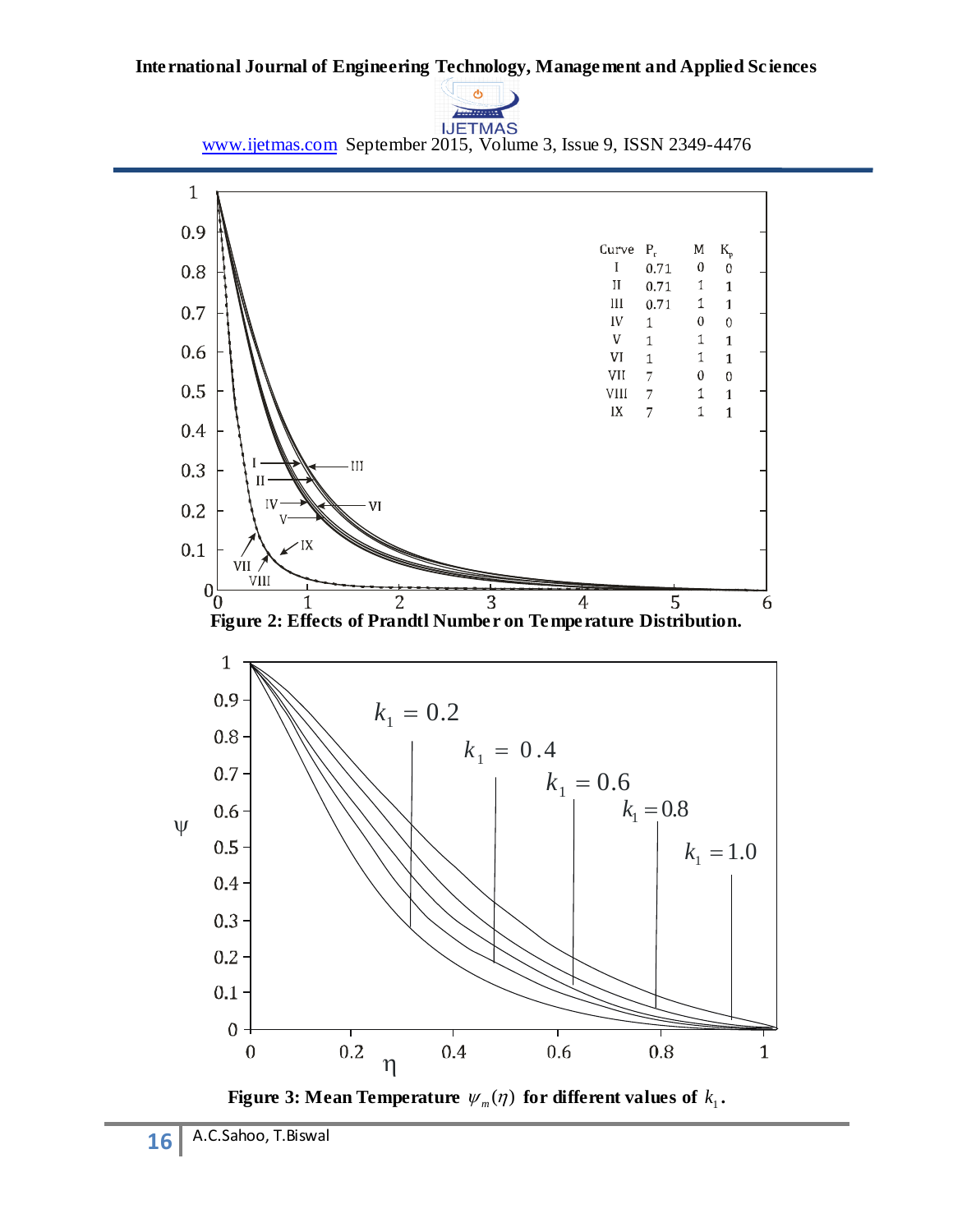

www.ijetmas.com September 2015, Volume 3, Issue 9, ISSN 2349-4476



Figure 3: Effects of Prandtl Number Pr on Mean Temperature  $\psi_{_m}(\eta)$  with fixed  $k_{_1}$  = 0.04 **.** 

## **REFERENCES**

- 1. Sakiadis, B.C. "Boundary Layer Behavior on Continuous Solid Surface". AIchE. J. (1961) PP 26 -28.
- 2. Tsou, F.K., Sparrow, E.M. and Goldstein, R.K. "Flow and heat transfer in the boundary layer on continuously moving surfaces". Int. J. Heat and Mass Transfer, Vol. 10, No. 2 (1967) pp- 219-235.
- 3. Rajgopal, K.R., Na, T.Y. and Gupta A.S. "Flow of visco-elastic fluids over a stretching sheet". Rheological Acta, Vol. 2 No. 4 (1984) pp. 213-215.
- 4. Rajgopal, K.R., Na, T.Y. and Gupta A.S. "A non-similar boundary layer flow on a stretching sheet in a non-Newtonian fluid with uniform free stream." Journal of Mathematical and Physical Sciences. Vol. 2 (1987), pp. 189-200.
- 5. Ahmad, N., Patel, G.S. and Siddappa, B. "Visco-elastic boundary layer flow past a stretching plate and heat transfer". Zeitschrift fur Angewandte Mathematik and Physik (ZAMP), Vol. 41, No. 2 (1990), pp. 294 -298.
- 6. Ahmad, N., Patel, G.S. and Siddappa, B. "Visco-elastic boundary layer flow past a stretching plate with suction and heat transfer". Jnanabh Vol. 21 (1991), pp. 47-58.
- 7. Ariel, P.D. "Flow of a Visco-elastic fluid past stretching porous plate". Acta Mech. Vol. 107 (1994), pp. 199-204.
- 8. Chaim, T.C." Heat transfer with variable conductivity in stagnation point flow towards a stretching sheet" International Communications in Heat and Mass Transfer. Vol. 23, No. 2 (1996), pp. 239 -248.
- 9. Ahmad, N. and Marwah, K." Visco-elastic boundary layer flow past a stretching plate and heat transfer with variable conductivity". Proceedings of 44<sup>th</sup> Congress ISTAM (1999), pp. 60-68.
- 10. Ahmad, N. and Marwah, K." Visco-elastic boundary layer flow past a stretching plate with suction and heat transfer". Indian Journal of Engineering and Mathematical Science (IJMS), Vol. 7 (2000), pp. 54 -56.
- 11. Abel, M.S.Joshi, A. and Sonth, R.M. "Heat transfer in MHD visco-elastic fluid flow over a stretching surface". ZAMM Vol. 81 (2001), pp. 691-698.